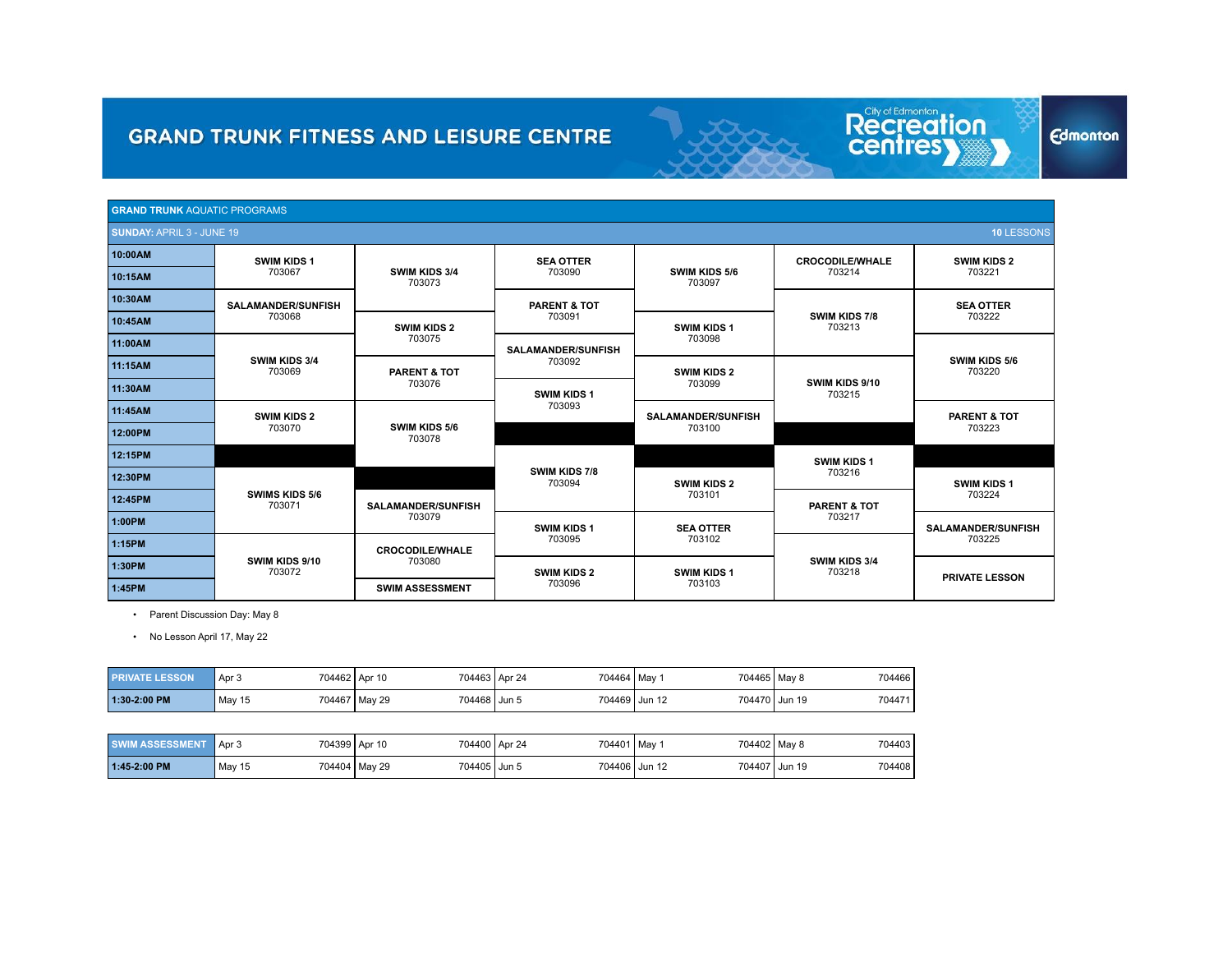| <b>GRAND TRUNK AQUATIC PROGRAMS</b>            |                                                                                 |                                |                           |                           |                                |                          |
|------------------------------------------------|---------------------------------------------------------------------------------|--------------------------------|---------------------------|---------------------------|--------------------------------|--------------------------|
| <b>MONDAY &amp; WEDNESDAY: APRIL 4 - MAY 9</b> |                                                                                 |                                |                           |                           |                                | 10 LESSONS               |
| 4:00PM                                         | <b>SWIM KIDS 1</b>                                                              |                                | <b>SEA OTTER</b>          | <b>SWIM KIDS 2</b>        |                                | <b>CROCODILE/WHALE</b>   |
| 4:15PM                                         | 703227                                                                          | <b>SWIM KIDS 3/4</b><br>703235 | 703287<br>703293          |                           | <b>SWIM KIDS 5/6</b><br>703302 | 703314                   |
| 4:30PM                                         | <b>SWIM KIDS 2</b>                                                              |                                | <b>SWIM KIDS 1</b>        | <b>PARENT &amp; TOT</b>   |                                |                          |
| 4:45PM                                         | 703229                                                                          | <b>SALAMANDER/SUNFISH</b>      | 703288<br>703296          |                           |                                | SWIM KIDS 9/10<br>703312 |
| 5:00PM                                         | <b>SEA OTTER</b>                                                                | 703236                         | <b>SALAMANDER/SUNFISH</b> | <b>SWIM KIDS 1</b>        | <b>SWIM KIDS 3/4</b><br>703303 |                          |
| 5:15PM                                         | 703230                                                                          | <b>SWIM KIDS 2</b>             | 703289                    | 703297                    |                                | <b>SWIM KIDS 1</b>       |
| 5:30PM                                         | <b>SALAMANDER/SUNFISH</b>                                                       | 703237                         |                           | <b>SEA OTTER</b>          | SWIM KIDS 1/2                  | 703315                   |
| 5:45PM                                         | 703231                                                                          |                                | SWIM KIDS 7/8<br>703290   | 703298                    |                                | <b>SWIM KIDS 2</b>       |
| 6:00PM                                         | <b>SWIMS KIDS 5/6</b><br>703238<br><b>SWIM KIDS 1</b><br><b>CROCODILE/WHALE</b> |                                |                           | <b>SALAMANDER/SUNFISH</b> | 703316                         |                          |
| 6:15PM                                         | 703232                                                                          |                                |                           | 703299                    | 703305                         |                          |

Recreation

**Edmonton** 

• Parent Discussion Day: April 20

• No Lesson April 18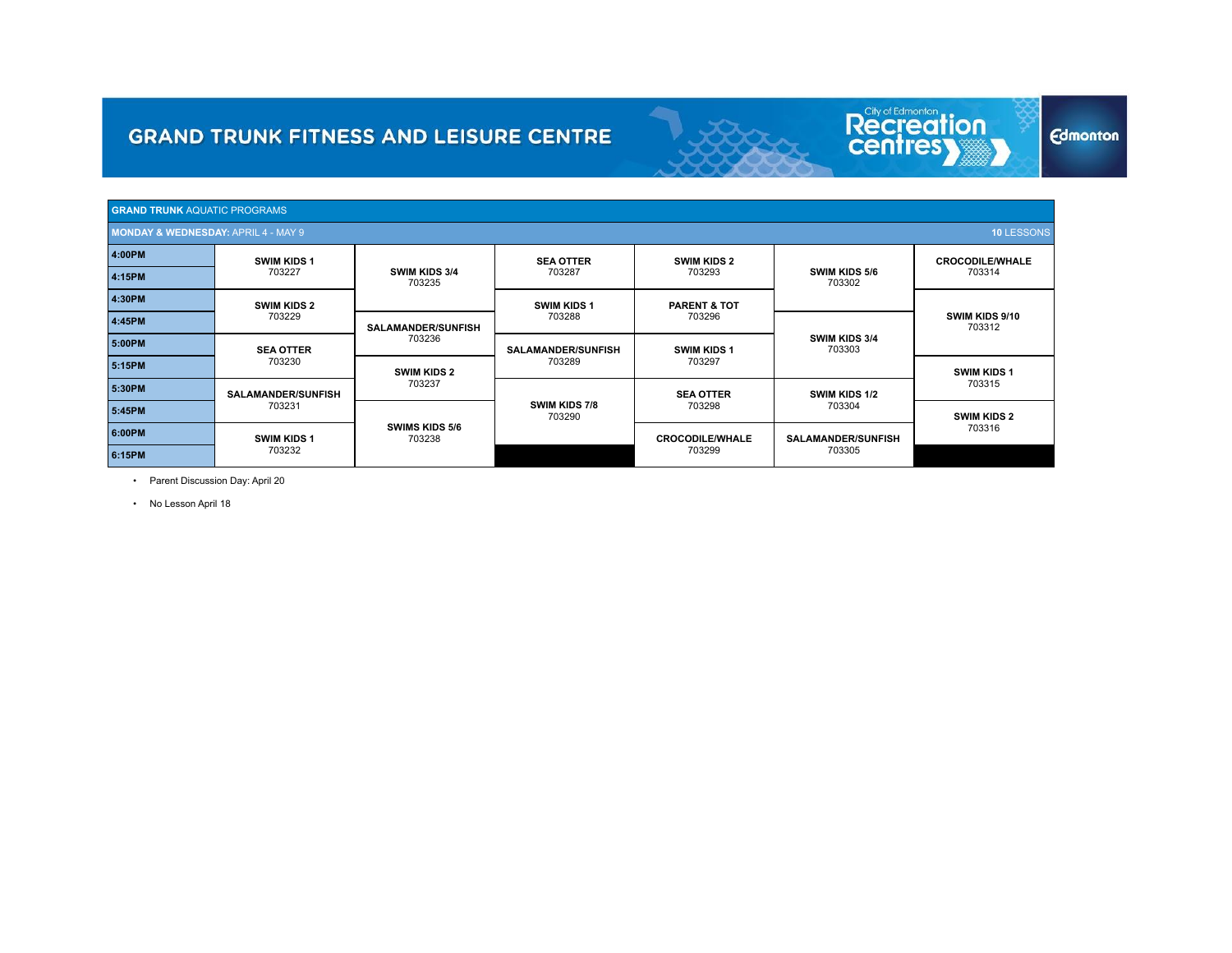| <b>GRAND TRUNK AQUATIC PROGRAMS</b>             |                           |                                |                         |                                |                         |                                        |
|-------------------------------------------------|---------------------------|--------------------------------|-------------------------|--------------------------------|-------------------------|----------------------------------------|
| <b>MONDAY &amp; WEDNESDAY: MAY 11 - JUNE 15</b> |                           |                                |                         |                                |                         | 10 LESSONS                             |
| 4:00PM                                          | <b>SWIM KIDS 2</b>        | <b>SALAMANDER/SUNFISH</b>      |                         | <b>SWIM KIDS 1</b>             | <b>CROCODILE/WHALE</b>  | <b>PARENT &amp; TOT</b>                |
| 4:15PM                                          | 704482                    | 704488                         | SWIM KIDS 7/8<br>704491 | 704496                         | 704500                  | 704505                                 |
| 4:30PM                                          | <b>SWIM KIDS 1</b>        | <b>PARENT &amp; TOT</b>        |                         |                                | <b>SWIM KIDS 2</b>      | <b>SEA OTTER</b><br>704506             |
| 4:45PM                                          | 704483                    | 704487                         | <b>SWIM KIDS 1</b>      | <b>SWIM KIDS 3/4</b><br>704497 | 704501                  |                                        |
| 5:00PM                                          | <b>SALAMANDER/SUNFISH</b> |                                | 704492                  |                                | <b>PARENT &amp; TOT</b> |                                        |
| 5:15PM                                          | 704484                    | <b>SWIM KIDS 3/4</b><br>704489 |                         |                                | 704499                  | <b>ADULT SWIM BASICS 1/2</b><br>704507 |
| 5:30PM                                          | <b>SWIM KIDS 1</b>        |                                | SWIM KIDS 5/6<br>704493 | <b>SWIM KIDS 7/8</b><br>704495 | <b>SWIM KIDS 2</b>      |                                        |
| 5:45PM                                          | 704485                    |                                |                         |                                | 704502                  |                                        |
| 6:00PM                                          | <b>SEA OTTER</b>          | <b>SWIM KIDS 5/6</b><br>704490 | <b>CROCODILE/WHALE</b>  | <b>SWIM KIDS 2</b>             | <b>SWIM KIDS 1</b>      | SWIM KIDS 9/10<br>704508               |
| 6:15PM                                          | 704486                    |                                | 704494                  | 704498                         | 704503                  |                                        |

Recreation

**Edmonton** 

• Parent Discussion Day: May 30

• No Lesson May 23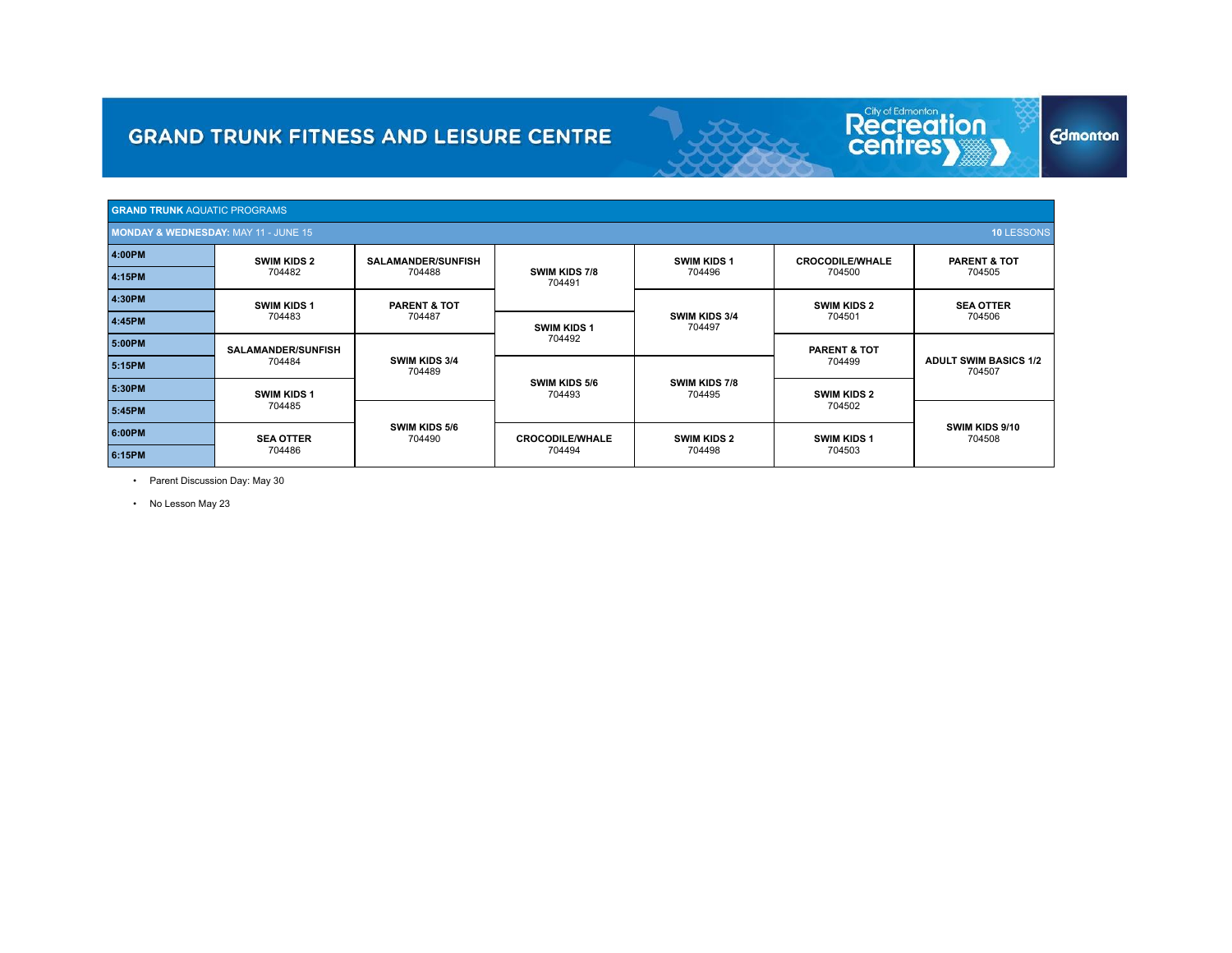| <b>GRAND TRUNK AQUATIC PROGRAMS</b> |                           |                         |                                        |                                   |                            |                                 |
|-------------------------------------|---------------------------|-------------------------|----------------------------------------|-----------------------------------|----------------------------|---------------------------------|
| <b>TUESDAY: APRIL 5 - JUNE 7</b>    |                           |                         |                                        |                                   |                            | <b>10 LESSONS</b>               |
| 4:00PM                              | <b>SEA OTTER</b>          | SWIM KIDS 1             | <b>SALAMANDER/SUNFISH</b>              | <b>CROCODILE/WHALE</b>            |                            |                                 |
| 4:15PM                              | 703375                    | 703599                  | 703607                                 | 703613                            | SWIM KIDS 3/4<br>703618    | SWIM KIDS 5/6<br>703625         |
| 4:30PM                              | <b>SALAMANDER/SUNFISH</b> | <b>SWIM KIDS 2</b>      | <b>PARENT &amp; TOT</b>                | <b>SWIM KIDS 1</b>                |                            |                                 |
| 4:45PM                              | 703376                    | 703600                  | 703608                                 | 703614                            | <b>SALAMANDER/SUNFISH</b>  |                                 |
| 5:00PM                              | <b>SWIM KIDS 1</b>        | <b>SEA OTTER</b>        |                                        |                                   |                            | YOUTH SWIM BASICS 1/2<br>703626 |
| 5:15PM                              | 703377                    | 703601                  | SWIM KIDS 5/6<br>703606                | SWIM KIDS 7/8<br>703612           | <b>SWIM KIDS 2</b>         |                                 |
| 5:30PM                              | <b>SWIM KIDS 2</b>        |                         |                                        |                                   | 703620                     | <b>SALAMANDER/SUNFISH</b>       |
| 5:45PM                              | 703378                    | SWIM KIDS 3/4<br>703602 | <b>SWIM KIDS 1</b><br>703609           | <b>PARENT &amp; TOT</b><br>703615 | <b>SEA OTTER</b><br>703621 | 703627                          |
| 6:00PM                              |                           |                         |                                        |                                   |                            |                                 |
| 6:15PM                              | <b>SALAMANDER/SUNFISH</b> |                         |                                        | <b>SWIM KIDS 2</b>                | SWIM KIDS 1                |                                 |
| 6:30PM                              | 703379                    | <b>SEA OTTER</b>        |                                        | 703616                            | 703622                     | SWIM KIDS 7/8<br>703628         |
| 6:45PM                              | <b>SWIM KIDS 1</b>        | 703603                  | SWIM KIDS 9/10<br>703610               |                                   |                            |                                 |
| 7:00PM                              | 703380                    | <b>SWIM KIDS 2</b>      |                                        |                                   | <b>SEA OTTER</b>           | <b>SALAMANDER/SUNFISH</b>       |
| 7:15PM                              |                           | 703604                  |                                        | SWIM KIDS 3/4<br>703617           | 703623                     | 703629                          |
| 7:30PM                              | SWIM KIDS 5/6<br>703374   | <b>CROCODILE/WHALE</b>  | <b>ADULT SWIM BASICS 1/2</b><br>703611 |                                   | <b>SWIM KIDS 1</b>         | <b>SWIM KIDS 2</b>              |
| 7:45PM                              |                           | 703605                  |                                        | <b>SWIM ASSESSMENT</b>            | 703624                     | 703630                          |

Recreation

**Edmonton** 

• Parent Discussion Day: May 3

| <b>SWIM ASSESSMENT</b> | Apr 5  | 704410 Apr 12   | 704411 Apr 19 | 704412 Apr 26                   | 704413   May 3<br>704414 |
|------------------------|--------|-----------------|---------------|---------------------------------|--------------------------|
| 7:45-8:00 PM           | May 10 | 704415   Mav 17 | 704416 May 24 | 704418   Jun 7<br>704417 May 31 | 704419                   |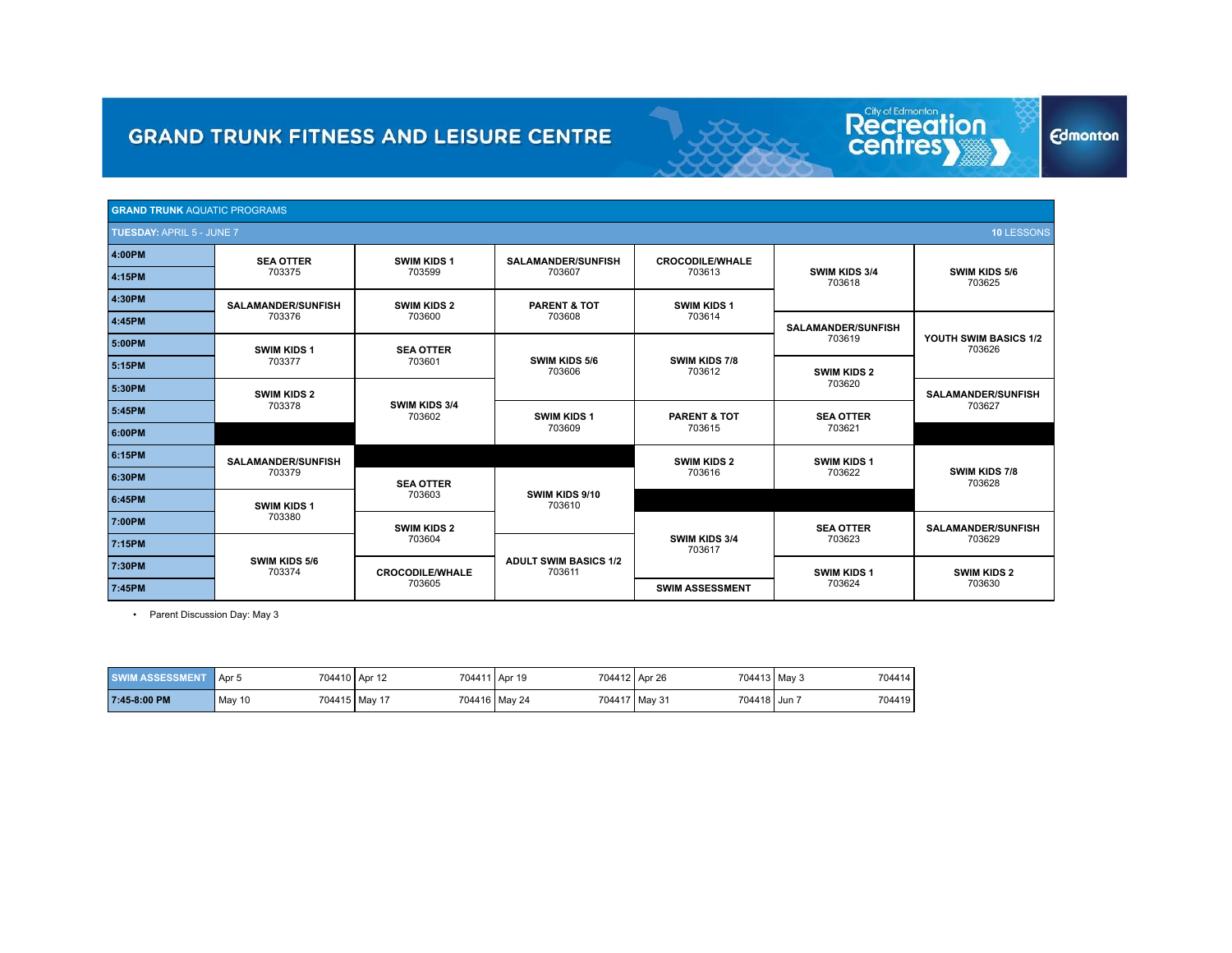| <b>GRAND TRUNK AQUATIC PROGRAMS</b> |                           |                           |                           |                           |                                |                                    |
|-------------------------------------|---------------------------|---------------------------|---------------------------|---------------------------|--------------------------------|------------------------------------|
| <b>THURSDAY: APRIL 14 - JUNE 16</b> |                           |                           |                           |                           |                                | 10 LESSONS                         |
| 4:00PM                              | <b>SALAMANDER/SUNFISH</b> | <b>SWIM KIDS 1</b>        |                           | <b>CROCODILE/WHALE</b>    |                                |                                    |
| 4:15PM                              | 703633                    | 703640                    | SWIM KIDS 3/4<br>703657   | 703664                    | <b>SWIM KIDS 7/8</b><br>703678 | <b>PRIVATE LESSON</b>              |
| 4:30PM                              |                           | <b>SEA OTTER</b>          |                           | <b>SWIM KIDS 2</b>        |                                | <b>SALAMANDER/SUNFISH</b>          |
| 4:45PM                              | SWIM KIDS 5/6<br>703632   | 703641                    | <b>SWIM KIDS 1</b>        | 703665                    | <b>SALAMANDER/SUNFISH</b>      | 703684                             |
| 5:00PM                              |                           |                           | 703658                    | <b>PARENT &amp; TOT</b>   | 703679                         |                                    |
| 5:15PM                              | <b>SWIM KIDS 1</b>        | SWIM KIDS 3/4<br>703639   | <b>SALAMANDER/SUNFISH</b> | 703666                    | <b>SWIM KIDS 2</b>             | SWIM KIDS 9/10<br>703693           |
| 5:30PM                              | 703634                    |                           | 703659                    | <b>SEA OTTER</b>          | 703680                         |                                    |
| 5:45PM                              | <b>SEA OTTER</b>          | <b>SWIM KIDS 2</b>        |                           | 703667                    | SWIM KIDS 3/4<br>703681        | <b>SWIM KIDS 1</b>                 |
| 6:00PM                              | 703635                    | 703642                    | SWIM KIDS 5/6<br>703660   |                           |                                | 703703                             |
| 6:15PM                              |                           |                           |                           | SWIM KIDS 7/8<br>703663   |                                |                                    |
| 6:30PM                              | <b>SWIM KIDS 1</b>        | <b>SALAMANDER/SUNFISH</b> |                           |                           |                                |                                    |
| 6:45PM                              | 703636                    | 703643                    | <b>SWIM KIDS 2</b>        |                           |                                | <b>ADULT SWIM BASICS</b><br>703704 |
| 7:00PM                              | <b>SWIM KIDS 2</b>        | <b>SWIM KIDS 1</b>        | 703661                    | <b>SALAMANDER/SUNFISH</b> | SWIM KIDS 5/6<br>703682        |                                    |
| 7:15PM                              | 703637                    | 703644                    |                           | 703668                    |                                | SWIM KIDS 3/4<br>703705            |
| 7:30PM                              | <b>CROCODILE/WHALE</b>    | <b>SWIM KIDS 2</b>        | SWIM KIDS 9/10<br>703662  | <b>SWIM KIDS 1</b>        | <b>SEA OTTER</b>               |                                    |
| 7:45PM                              | 703638                    | 703645                    |                           | 703669                    | 703683                         |                                    |

Recreation

**Edmonton** 

• Parent Discussion Day: May 12

| <b>PRIVATE LESSON</b> | 704443   Apr 21<br>Apr 14 |                               | 704444 Apr 28<br>704445   May 5 | 704446 May 12 | 704447           |
|-----------------------|---------------------------|-------------------------------|---------------------------------|---------------|------------------|
| 4:00-4:30 PM          | May 19                    | 704449 Jun 2<br>704448 May 26 | 704450 Jun 9                    | 704451,       | 704452<br>Jun 16 |